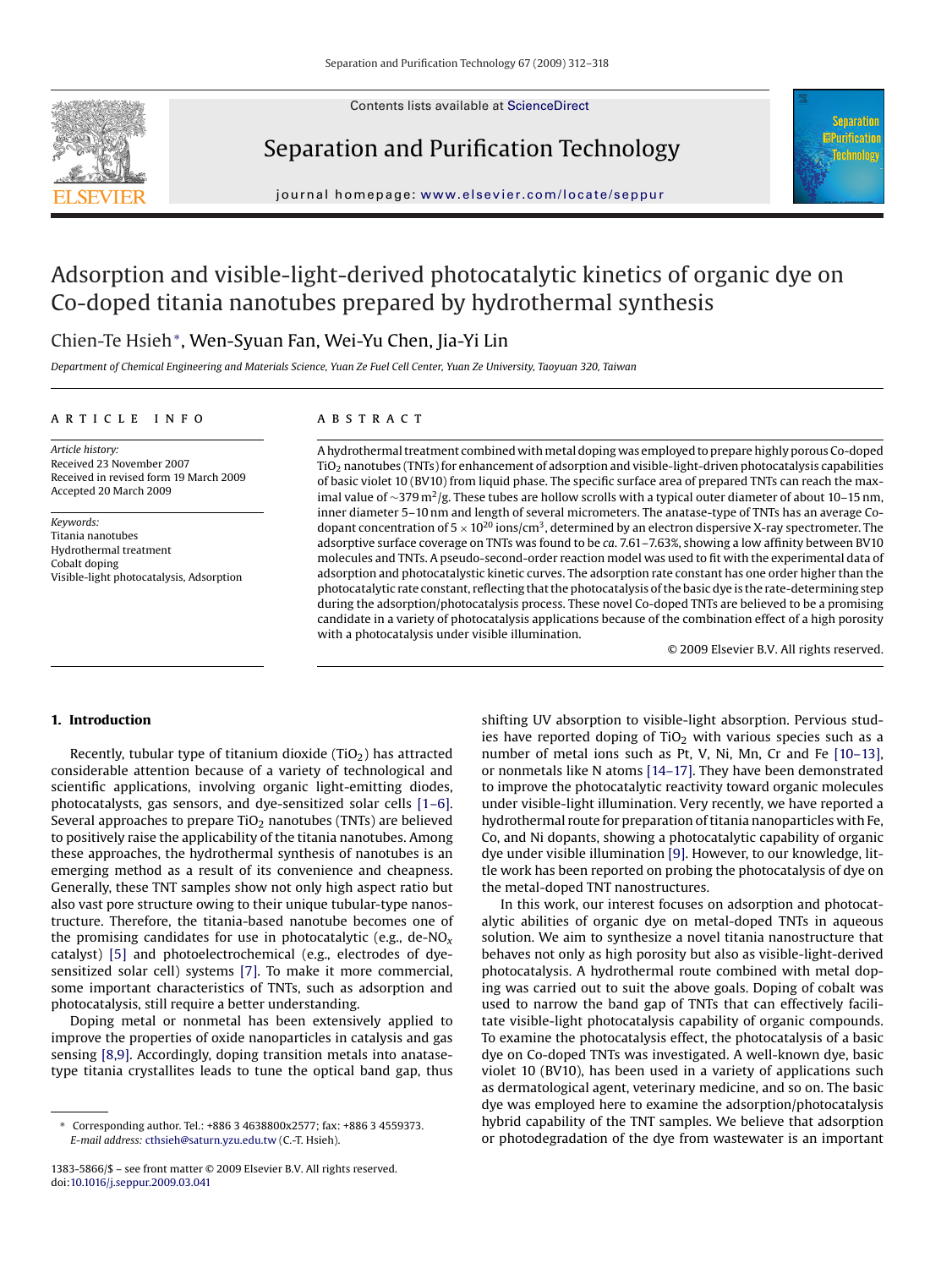<span id="page-1-0"></span>unit operation because this dye is a mutagen and mitotic poison [\[18,19\].](#page-6-0) Here, we discover two pathways for removal of the dye on highly porous TNTs: adsorption and visible-light-derived photocatalysis. Thus, this effort to examine the adsorption and photocatalysis kinetics (e.g., rate constant) and equilibrium parameters (e.g., adsorption and photocatalytic capacities) is devoted. In addition, the influence of porous characteristics on these parameters is also discussed.

# **2. Experimental**

# *2.1. Preparation of Co-doped TNTs*

The hydrothermal method combined with Co-doping was employed here for the synthesis of Co-doped TNTs. Briefly, commercial TiO<sub>2</sub> nanoparticles (2 g) were mixed in an aqueous solution, containing 10 M NaOH + 0.01 M Co(NO<sub>3</sub>)<sub>2</sub>, and charged into a Teflon-lined autoclave. The autoclave was then oven-heated at 135  $\degree$ C for 24 h. The precipitate was filtered and the pH value of the slurry was adjusted with a diluted  $0.1$  M HNO<sub>3</sub>. To obtain anatasetype titania, the pH value of the slurry was adjusted to 1.6 by  $HNO<sub>3</sub>$  washing [\[20\]. T](#page-6-0)he final products were obtained by filtration with subsequent drying at 110 ℃ overnight. For comparison, different TNT samples were prepared to examine the effect of porous characteristics on the photocatalytic capability. Three types of TNT samples with different porosities were obtained through various calcination temperatures, ranging from 300 ◦C to 400 ◦C.

# *2.2. Characterization of Co-doped TNTs*

A UV spectrometer (Varian Cary100) was applied to analyze the reflectance spectra of TNT samples, ranging from 200 nm to 800 nm in wavelength. The phase identification of  $TiO<sub>2</sub>$  nanotubes was characterized by XRD with Cu K $\alpha$  radiation using an automated X-ray diffractometer (Philip PW 1700). High-resolution transmission electron microscopy (HR-TEM, JEOL JEM-6500F) was



**Fig. 1.** Adsorption (solid symbol)/desorption (empty symbol) isotherms of N2 onto (a) TiO2 nanoparticles (P25), (b) TNT-1, (c) TNT-2, and (d) TNT-3 at −196 ◦C. Pore size distributions of (e) TiO<sub>2</sub> nanoparticles (P25) and (f) TNT-1, (g) TNT-2, and (h) TNT-3, determined from BJH method.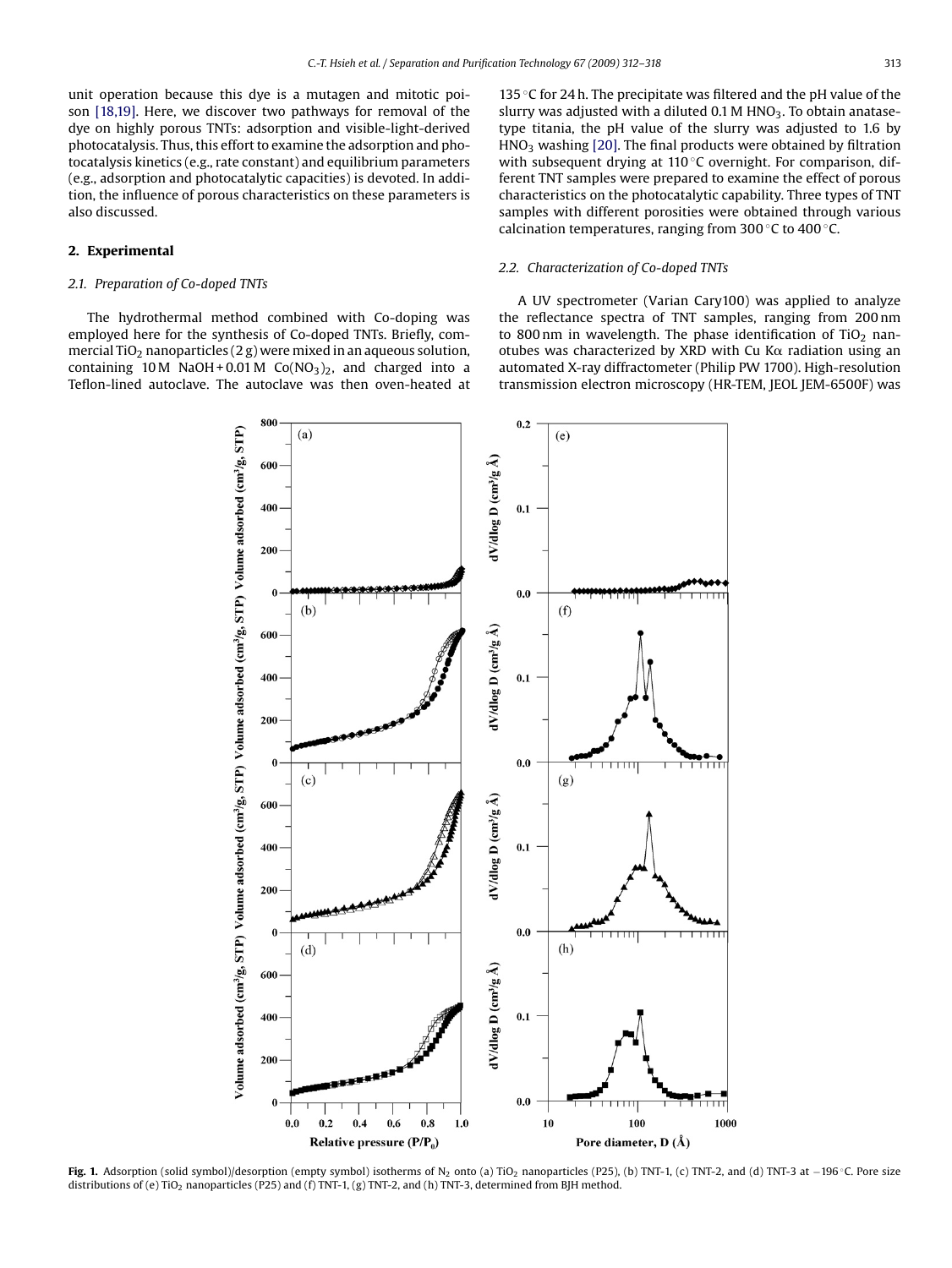<span id="page-2-0"></span>used for morphological observations of the Co-doped TNTs. Specific surface areas and pore volumes of the derived nanotubes were determined by gas adsorption. An automated adsorption apparatus (Micromeritics, ASAP 2000) was employed for these measurements. Adsorption of  $N_2$ , as a probe gas, was performed at −196 ◦C. Nitrogen surface areas and micropore volumes of the samples were determined from Brunauer–Emmett–Teller (BET) and Dubinin–Radushkevich (DR) equations, respectively. The amount of N<sub>2</sub> adsorbed at relative pressures near unity  $(P/P_0 = 0.98$  in this work) has been employed to determine the total pore volume, which corresponds to the sum of the micropore and mesopore volumes. The peak pore diameter of nanotubes can be estimated according to pore size distribution, determined from Barret–Joyner–Halenda (BJH) method.

#### *2.3. Adsorption and photocatalysis of BV10 on Co-doped TNTs*

Analytical-grade basic dye, BV10 (molecular formula: C28H31ClN2O3; molecular weight: 478.5; supplier: Sigma Chemical Co.) was served as the target organic pollutant for adsorption and photocatalysis experiments. To clarify the effects of adsorption and photocatalysis, adsorption experiments of BV10 in complete darkness were performed before photocatalysis. We placed a certain amount of TNTs and  $100 \text{ cm}^3$  of the prepared aqueous solution into a glass-stoppered flask. The flask was then put in a constant-temperature shaker bath with a revolution speed of 100 rpm. The adsorption temperature and period employed here were  $40^{\circ}$ C and 5 h, respectively. After dark adsorption, the photodegradation of BV10 on TNTs was carried out to examine the photocatalytic reactivity under visible illumination. The photocatalytic decomposition of BV10 solutions was characterized by a UV–visible spectrometer (Shimadzu UV-2550). Based on the Beer–Lambert law [\[21\],](#page-6-0) the dye concentration is linearly proportional to the absorbance of measured spectrum within the concentration range around 30 mg/L. The BV10-adsorbed titania slurries were also illuminated at 40 ◦C, employing a fluorescent lamp. To ensure no UV light illumination, the irradiation from the fluorescent lamp was filtered through a UV cut filter (Newport FSQ-GG 400), which allows the visible light > 400 nm to pass through the filter. The incident intensity of illumination from the visible light was set at 40 lx.

#### **3. Results and discussion**

[Fig. 1\(a](#page-1-0))–(d) shows adsorption and desorption isotherms for a series of Co-doped TNT samples at −196 °C. The as-synthesized nanotube samples were designated as TNT-1, TNT-2, TNT-3, respectively, according to the order of  $N_2$  adsorption capacity. The isotherm of P25 is also used to compare with TNT samples. Obviously, adsorption capacities of TNTs are much higher than that of P25. These isotherms of TNTs are found to have a hysteresis behavior within high pressure of 0.6–0.98, reflecting that the products are mainly mesoporous. The pore structures of TNT samples determined according to the adsorption data are also collected in Table 1. The specific surface areas in a range of  $289-379 \,\mathrm{m}^2/\mathrm{g}$  are much higher than the starting material P25, which has a surface area of *ca.*  $45.8 \text{ m}^2/\text{g}$ . As expected, TNTs have a great mesopore fraction, ranging from 83% to 88%. Thus, the BJH method was employed to analyze the pore size distributions and the results are depicted in [Fig. 1\(e](#page-1-0))–(h). The distributions are relatively narrow, ranging between 8 nm and 15 nm. We infer that both tips of nanotubes are opened and their inner cavities are accessible to  $N_2$  gas molecules. Therefore, the enhancement of pore volume can be mainly contributed by the tubular-type TNTs. This type of mesoporous titania is credited to show an excellent performance in further photocatalysis and photovoltaic devices.

#### **Table 1**

Surface characteristics of P25 and Co-doped TNTs determined from  $N_2$  physisorption at −196 ◦C.

| Sample no. | $S_{BET}$ <sup>a</sup> (m <sup>2</sup> /g) | $V_{\rm r}^{\rm b}$ (cm <sup>3</sup> /g) | Pore size distribution            |                                  |
|------------|--------------------------------------------|------------------------------------------|-----------------------------------|----------------------------------|
|            |                                            |                                          | $V_{\text{micro}}^{\text{c}}$ (%) | $V_{\text{meso}}^{\text{d}}(\%)$ |
| P25        | 45.8                                       | 0.121                                    | 0.016(16)                         | 0.102(84)                        |
| $TNT-1$    | 379                                        | 0.934                                    | 0.117(13)                         | 0.816(87)                        |
| $TNT-2$    | 350                                        | 0.975                                    | 0.118(12)                         | 0.857(88)                        |
| TNT-3      | 289                                        | 0.685                                    | 0.118(17)                         | 0.567(83)                        |

<sup>a</sup> S<sub>BET</sub>: specific surface area computed using BET equation.

 $\overline{b}$   $V_t$ : total pore volume estimated at a relative pressure of 0.98.

<sup>c</sup> *V*micro: micropore volume determined from DR equation.

<sup>d</sup> *V*meso: mesopore volume determined from the subtraction of micropore volume from total pore volume.

Fig. 2(a) and (b) represents HR-TEM images of Co-doped TNTs with low- and high-magnification, respectively. The as-grown Co- $TiO<sub>2</sub>$  nanotubes are generally homogeneous, showing narrow size distribution. The outer tube size, judged from the HR-TEM image, ranges between 10 nm and 15 nm, in agreement with the results evaluated from the BJH method. Both their ends are opened, which is extremely critical for their adsorption and photocatalysis capability. As observed from Fig. 2(b), the nanotubes are scrolls (unlike carbon nanotubes), showing unequal number of walls on both tube sides. The typical nanotube axis is mostly along the [1 0 0] direction of the anatase crystalline structure, and the interspacing of the tube walls is around 0.78 nm. Indeed, this transformation of  $TiO<sub>2</sub>$ precursor to anatase-type titania nanotube has been well examined and reported elsewhere [\[1,20\]. T](#page-5-0)his result is consistent with the pervious studies, confirming the anatase-type TNTs [\[22\].](#page-6-0)

Electron dispersive X-ray spectrometer (EDS) was used to confirm the composition of TNT samples, as shown in [Fig. 3.](#page-3-0) The EDS analysis has showed the presence of Co in TiO<sub>2</sub> crystallites, and the average dopant concentration of TNTs is found to be  $5 \times 10^{20}$  ions/cm<sup>3</sup>. [Fig. 4](#page-3-0) compares the typical XRD patterns of TNTs and P25. It is known that the precursor P25 has *ca.* 70% anatase and *ca.* 30% rutile phases. In the case of TNTs, the XRD patterns that the representative peaks are anatase [1 0 1], [0 0 4], [2 0 0], [1 0 5], and [2 0 4] diffractions at scattering angles (2 $\theta$ ) of 25.3°, 36.6°, 48.0°,



**Fig. 2.** Typical HR-TEM image of as-prepared Co-doped TNTs with (a) low and (b) high magnifications.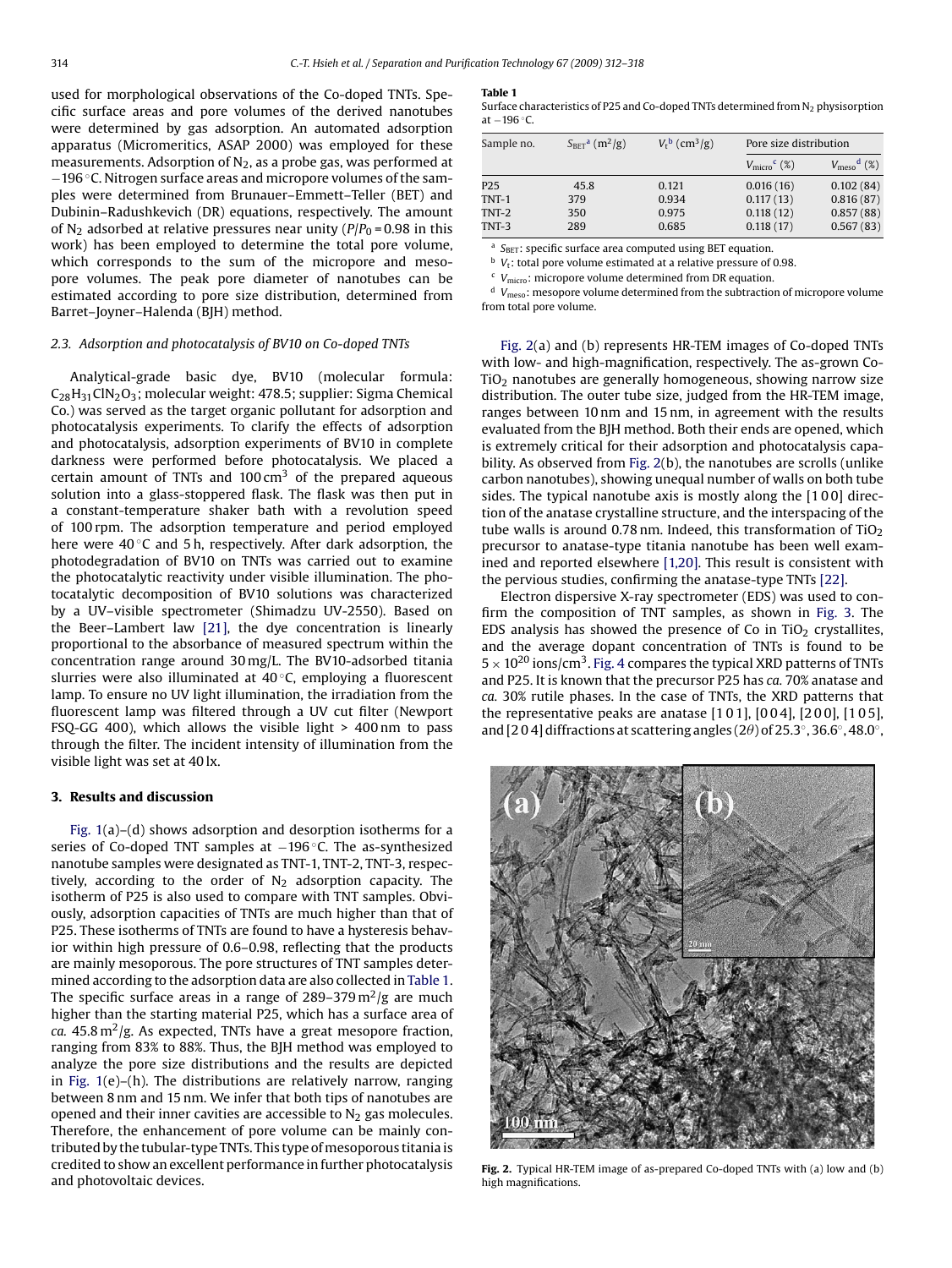<span id="page-3-0"></span>

**Fig. 3.** EDS pattern of as-prepared Co-doped TNTs (sample: TNT-2).

54.5◦, and 62.6◦, respectively. Apparently, the rutile of P25 has been transformed to anatase-type. The anatase phase with a longer *c*axis has been reported to be the preferred phase in  $TiO<sub>2</sub>$  nanotubes [\[20,22\]. A](#page-6-0)dditionally, the peak intensity becomes vague after the formation of nanotubes. This is presumably due to the small number of crystalline layers or the small wall thickness of the tubes.

Diffuse reflection spectra of TNTs and P25 are shown in Fig. 5. Generally, anatase-type  $TiO<sub>2</sub>$  crystalline has a strong absorption edge below *ca.* 380 nm [\[10\]. I](#page-6-0)n comparison, the absorption edge of Co-doped TNTs shows a shift to visible-light region, i.e., > 400 nm in wavelength. After that, an obvious peak appears within the wavelength region 550–650 nm, which can be ascribed to the formation of impurity energy level within the band gap. This proves that the hydrothermal doping technique has modified the UV–visible absorption characteristics of titania catalysts. In Fig. 5, both the absorption edges are extrapolated to the axis of wavelength, producing two intersections: (A) and (B) at 385 nm and 590 nm, respectively. Generally, the intersection represents the optical band gap of titania samples according to the formula of band gap (optical



**Fig. 4.** XRD patterns for Co-doped TNTs prepared from the hydrothermal treatment. In the bottom of this figure, the XRD pattern of P25 shows *ca.* 70% anatase and *ca.* 30% rutile phases.



**Fig. 5.** Diffuse reflection spectra for TiO<sub>2</sub> nanoparticles (P25) and Co-doped TNTs.

band gap = 1240/wavelength). After calculations, P25 has a typical band gap of 3.20 eV, whereas the Co-doped TNT shows a significant drop of the magnitude of band gap smaller than 3.20 eV; that is, only *ca.* 2.14 eV for all Co-doped TNTs. The above results disclose one crucial finding that the Co-dopants effectively make the band gap narrower. Also, this confirms that the hydrothermal synthesis of Co-doping in TNTs leads to a pathway of "communicated electrons" between these crystals. How the Co doping in TNTs affects the visible-light photocatalysis of organic dye will be investigated in the following section.

We now turn to the main subject of this paper, that is, the adsorption and visible-light photocatalysis behaviors of the Codoped TNT samples. The adsorption and photocatalytic kinetics as functions of time are shown in [Fig. 6.](#page-4-0) To figure out both the effects, the adsorption experiment in complete darkness was carried out first, followed by the photocatalysis of BV10 under visible illumination. The adsorption equilibrium of BV10 is reached within 2 h, and the equilibrium adsorption capacities have an order as follows: TNT-1  $(10.6 \text{ mg/g})$  > TNT-2  $(9.8 \text{ mg/g})$  > TNT-3 (8.1 mg/g)  $\gg$  P25 (0.35 mg/g). These total adsorption capacities of TNTs are much greater than that of P25 nanoparticles [\[23\].](#page-6-0) In the case of adsorption of BV10 on the Co-doped TNTs, this order is generally followed by the magnitude of specific surface area of nanotubes, indicating different numbers of active sites for the liquid-phase adsorption of dye molecules.

The adsorptive surface coverage  $\Theta_{\text{ads}}$ , i.e., the fraction of BET area covered by BV10 molecules, can be estimated by assuming that the area occupied by a BV10 molecule is estimated to be 217  $\AA^2$  [\[24\].](#page-6-0) The calculated surface coverage  $\Theta_{\text{ads}}$  for TNTs ranges between 7.61% and 7.63%, showing that all Co-doped TNTs have the same number of active sites for adsorption of BV10. However, such low  $\Theta_{\text{ads}}$  value  $\ll$  100%) reflects that basic dyes only partially wet titania surface (or low affinity between BV10 molecules and TNTs), indicating the presence of surface heterogeneity for BV10 adsorption. It is generally recognized that the adsorption of basic dyes on adsorbents is dominated by ion-exchange process [\[25\]. S](#page-6-0)ince  $TiO<sub>2</sub>$  surface favors a more hydrophilic behavior due to surface hydroxyl  $(-OH)$  groups [\[3\], w](#page-5-0)hereas the polarity of BV molecule seems to be weak, thus resulting in the weak interaction between TNTs and BV10. Another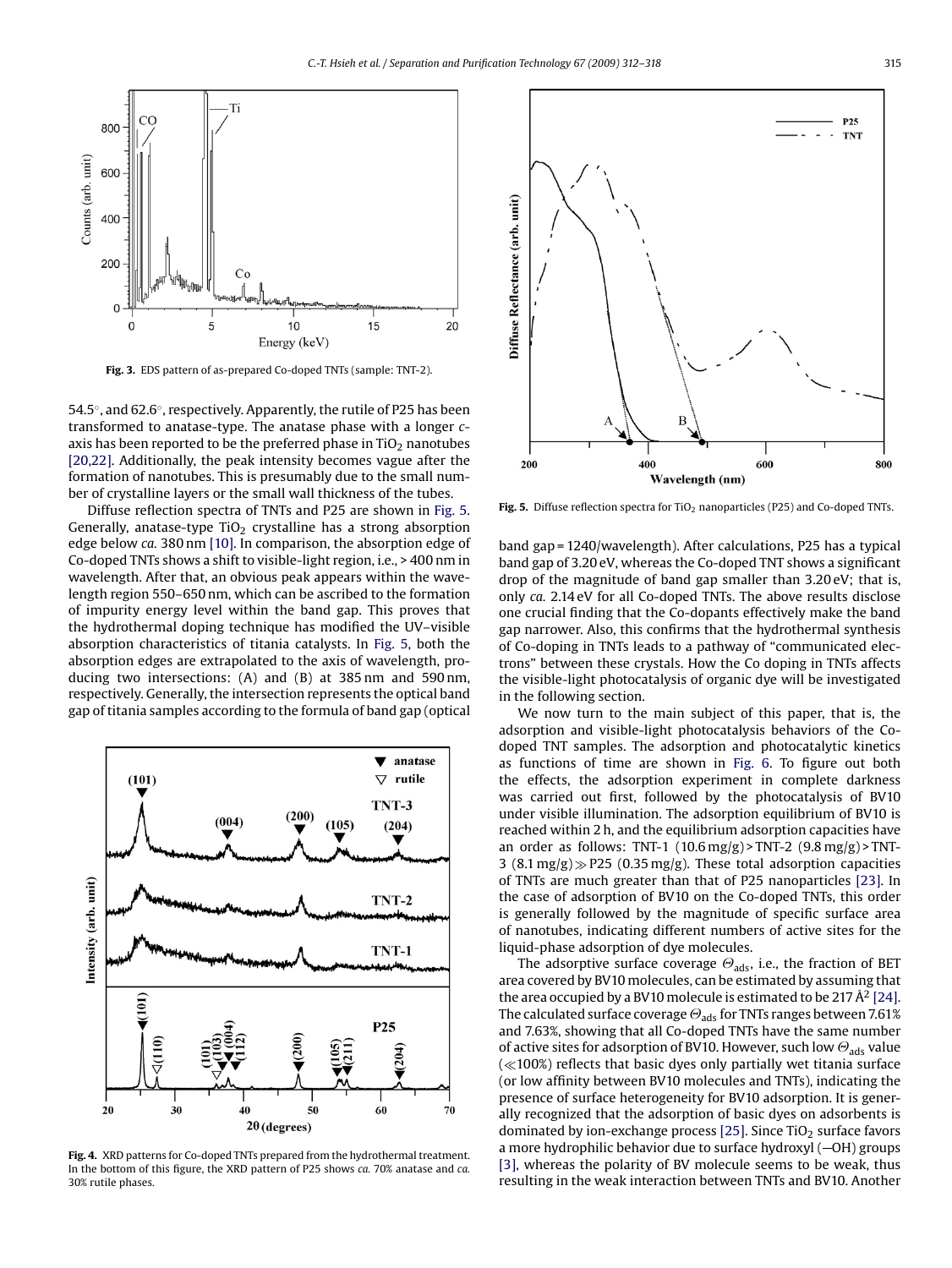**Photocatalysis** 



**Fig. 6.** Dark adsorption of BV10, followed by visible-light photocatalysis kinetic curves for TiO<sub>2</sub> nanoparticles (P25) and different Co-doped TNTs at 40 °C.

way to interpret the above result is probably due to the fact that the large basic dyes may screen TNT porosity. This would induce the inaccessibility for BV10 into the entrance or channel of TNTs, decreasing available  $N_2$ -BET surface area for adsorption of the basic dye.

Fig. 6 also shows visible-light photocatalytic kinetics of BV10 on Co-doped TNTs after attaining adsorption saturation. As expected, P25 does not show any photocatalytic capability under visible irradiation. On the contrary, Co-doped TNTs are found to give an excellent photodecomposition performance of BV10 in liquid phase. This demonstrates that the hydrothermal synthesis of Co-doped TNTs is an efficient approach in promoting not only adsorption but also photocatalysis ability under visible illumination. Their photocatalytic capacities after 10 h visible illumination have an order as follows: TNT-1 (43.0 mg/g) > TNT-2 (39.2 mg/g) > TNT-3  $(29.5 \text{ mg/g}) \gg P25$  (∼0.1 mg/g). This sequence of photocatalysis is identical with adsorption capacity, which is strongly related to the porosity of TNT samples. The results disclose two important messages: (i) the photocatalysis of BV under visible illumination belongs to a surface-catalyzed reaction, and (ii) the pore structure of Co-doped TNTs may play a major factor in removing the dye form aqueous solution.

Here, we estimate the photocatalytic surface coverage,  $\Theta_{\text{photo}}$ , according to the above assumptions. These calculated  $\Theta_{photo}$  values are 30.87%, 30.48%, and 29.47% for TNT-1, TNT-2, and TNT-3, respectively. This little difference indicates a resembling amount of active sites over TNTs for visible-light-derived photocatalysis of BV10. It is of interest that the  $\Theta_{\text{ads}}$  has a much smaller value than the  $\Theta_{photo}$ , which can be attributed to two possible reasons: (i) the number of adsorptive sites cannot match that of photocatalytic sites at an equal rate constant or (ii) the equilibrium rate

constant of adsorption exceeds that of visible-light photocatalysis. Generally, the photocatalytic reaction is considered as a surfacecatalyzed reaction that would take place on the dye-adsorbed sites over photocatalysts. This means that the surface coverage of photocatalytic sites should be identical with that of adsorptive sites based on equal rate constants. However, this result seems to violate the above assumption in our case. Thus, we infer that reason (ii) suits to the adsorption/visible-light photocatalysis hybrid behavior of BV10 on Co-doped TNTs. To prove this, the adsorption and photocatalysis kinetic parameters will be investigated in further section.

It is known that Langmuir–Hsinshelwood kinetic model presents a well description on the dependency of photocatalytic reaction rates of organic compounds [\[26–28\]. H](#page-6-0)owever, this model cannot agree with the adsorption/photocatalytic kinetics of BV10 on TNTs based on the above deduction. Accordingly, a simple reaction rate expression is performed with the aid of pseudo-second-order equation [\[25,29\]](#page-6-0) as follows:

$$
\frac{\mathrm{d}q_t}{\mathrm{d}t} = k(q_e - q_t)^2 \tag{1}
$$

where *qe* and *qt* are the amount of BV10 adsorbed or visible-light photocatalyzed per unit mass of TNT at steady state and any time *t*, respectively, and  $k_{\text{ads}}$  is the rate constant for adsorption  $(k_{\text{ads}})$  and photocatalysis ( $k_{\text{photo}}$ ) of BV10. This adsorption rate expression can be definitely integrated by applying the two initial conditions  $q_t = 0$ at  $t = 0$  and  $q_t = q_t$  at  $t = t$ .

$$
\frac{t}{q_t} = \frac{1}{k_{\text{ads}}q_e^2} + \frac{t}{q_e} \tag{2}
$$

A linearity plot of  $t/q_t$  versus  $t$  would determine  $q_e$  and  $k_{ads}$  from the slope and intercept, respectively. The calculated values, together with the correlation factor  $(r^2)$ , are given in Table 2. The  $r^2$  value, approximately close to unity, indicates an excellent fitting result for the adsorption of BV10 on TNTs using the pseudo-second-order kinetic model. As shown in Table 2, all *qe* values are nearly identical with the equilibrium adsorption capacities determined from Fig. 6. These rate constants,  $k_{\text{ads}}$ , are found to have an increasing function of BET specific surface area, ranging between 6.6 <sup>×</sup> <sup>10</sup>−<sup>3</sup> g/min mg and  $8.9 \times 10^{-3}$  g/min mg. Basically, Eq. (1) is an apparent reaction formula; that is, the rate constant is possibly governed by diffusion and adsorption in the BV10 adsorption step. Since all TNTs show the similar pore size distribution ([Fig. 1\)](#page-1-0) and tubular size [\(Fig. 2\),](#page-2-0) we infer that pore diffusion resistance has the same basis during the adsorption process. Thus, the increase in the adsorption rate constant can be ascribed to the fact that the vaster porosity of TNTs provides more active sites, allowing BV10 accessibility into nanotubes.

Similarly, Eqs. (1) and (2) are employed to estimate the kinetic parameters of visible-light photocatalysis once again. It is noticed that the initial conditions should be modified since each TNT has its own adsorption capacity at steady state. The apparent rate constant for visible-light photocatalysis ( $k_{\text{photo}}$ ) and photocatalytic capacity  $\left( q_{e}^{\prime}\right)$  can be determined from the intercept and slope of linearity plot of *t*/*qt* versus *t*, respectively. The two parameters, together with correlation factor  $(r^2)$ , of pseudo-second-order reaction are also collected and listed in Table 2. The *r*<sup>2</sup> values (>0.995) demonstrate that

**Table 2**

Adsorption and visible-light photocatalytic parameters on Co-doped TNTs determined from the pseudo-second-order reaction kinetic model.

| Sample no. | Dark adsorption |                             |       | Visible-light-derived photocatalysis |                               |       |
|------------|-----------------|-----------------------------|-------|--------------------------------------|-------------------------------|-------|
|            | $q_e$ (mg/g)    | $k_{\text{ads}}$ (g/min mg) |       | $q'_{e}$ (mg/g)                      | $k_{\text{photo}}$ (g/min mg) |       |
| TNT-1      | 10.9            | 0.0089                      | 0.997 | 46.3                                 | 0.00082                       | 0.999 |
| TNT-2      | 10.2            | 0.0076                      | 0.998 | 40.0                                 | 0.00072                       | 0.997 |
| TNT-3      | 8.6             | 0.0066                      | 0.995 | 30.3                                 | 0.00060                       | 0.998 |

<span id="page-4-0"></span>48

 $45$  $\overline{A}$ 

39

36

33 30 Adsorption

TNT-1

**TNT-2** TNT-3

 $P25$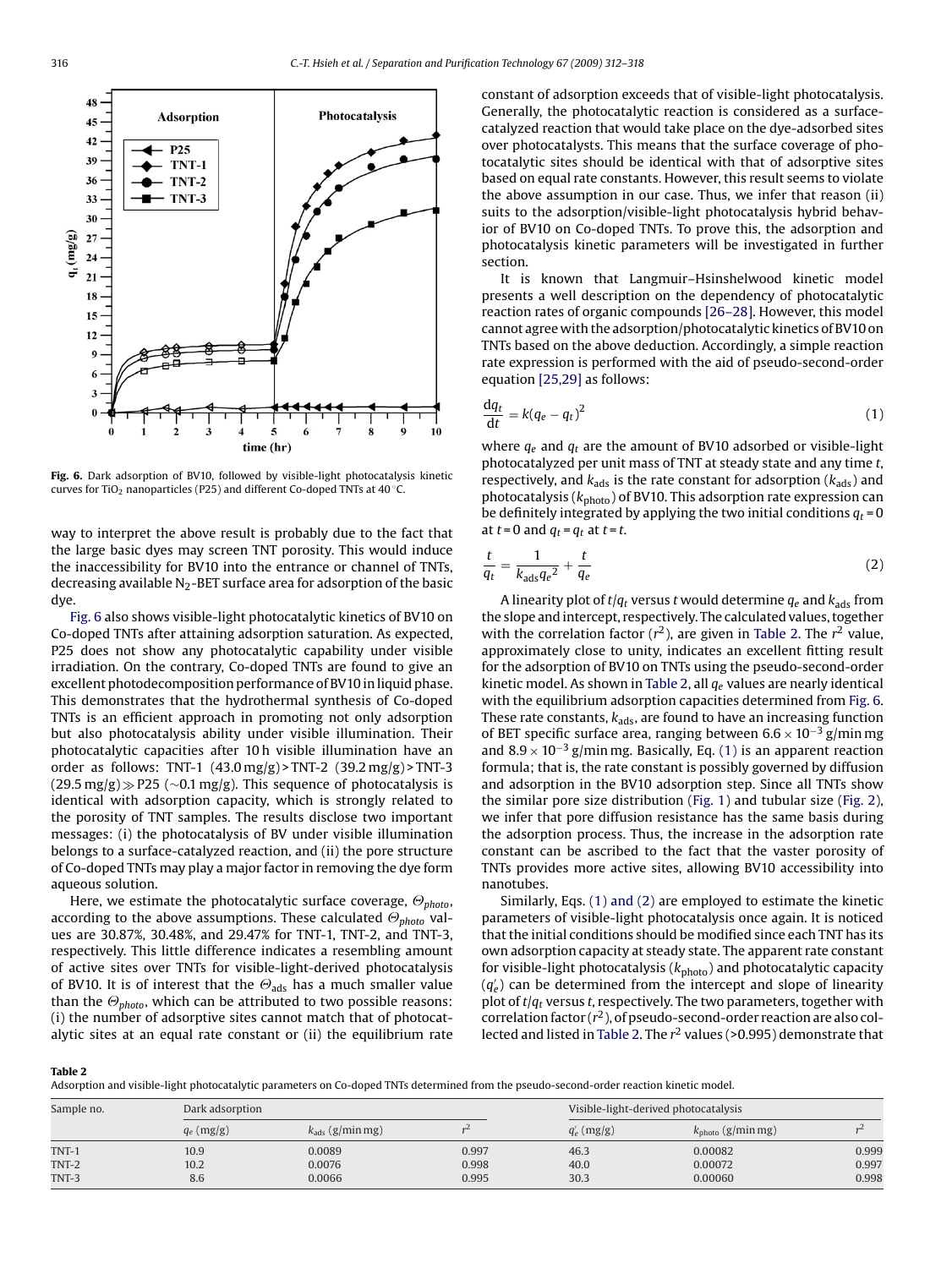<span id="page-5-0"></span>

**Fig. 7.** Variations of the rate constants for adsorption and visible-light photcatalysis of BV10, determined from the pseudo-second-order reaction kinetic model, with the BET specific surface area of Co-doped TNTs.

the linear fits are fairly good for photocatalytic kinetic behavior of BV10. These kinetic parameters in [Table 2](#page-4-0) are used to predict the adsorption and photocatalysis kinetic curves of Co-doped TNTs, and the prediction curves are presented in [Fig. 6](#page-4-0) to compare with the experimental data. [Fig. 6](#page-4-0) clearly shows that Eq. [\(1\)](#page-4-0) provides equally good fits for all the TNT samples over the entire reaction period.

From the data in [Table 2, t](#page-4-0)he visible-light photocatalytic capacity,  $q^{\prime}_e$ , is expected to have an increasing trend of the specific surface area of TNTs. Again, this proves that the specific surface area significantly promotes the number of active sites for photocatalysis under visible illumination. As for the value of  $k_{\text{photo}}$ , it also depends on the specific surface area of TNTs, showing an increase in  $k_{\text{photo}}$  value with the porosity. To compare with the  $k_{\text{ads}}$  value, the two rate constants as function of the specific surface area are illustrated in Fig. 7. This figure shows that both the rate constants tend to gradually increase with surface area. Reasonably, this positive effect informs that more active sites over photocatalysts facilitate the adsorption and photocatalytic rates. Additionally, we note that the  $k_{\text{ads}}$  value has one order higher than the  $k_{\text{photo}}$  value. This finding can support our pervious argument that the equilibrium rate constant of adsorption exceeds that of visible-light photocatalysis, thus resulting in adsorptive surface coverage smaller than photocatalytic coverage. Based on the result, we infer that the photocatalysis of BV10 under visible illumination becomes the rate-determining step during the adsorption/photocatalysis hybrid process.

As mentioned above, it is generally admitted that the adsorption of basic dye on adsorbents is a simple physisorption [\[25,29,30\].](#page-6-0) However, visible-light photocatalysis is a serial of complicated reactions, consisting of photoinduction, electron  $(e^-)/$ hole  $(h^+)$  pair generation, radical formation, and BV10 degradation. Briefly, the formation of  $(e^-)$ /hole  $(h^+)$  pairs on Co-doped TNTs requires a photoexcited energy of 2.14 eV, which is about seven times higher than the physisorption of BV10 on titanate nanotubes (∼0.295 eV) [\[31\].](#page-6-0) This induces that the visible photocatalysis of BV10 would take a very long period in comparison with the physisorption; that is,  $k_{\text{ads}} \gg k_{\text{photo}}$ , as shown in Fig. 7. After the adsorption of BV10 takes place on adsorptive site rapidly, the BV10-adsorbed site is slowly photocatalyzed under visible illumination, thus decomposing the dye into one ionic compound. After that, next BV10 molecule immediately occupies the site, and the photocatalysis then repeats to degrade next +BV10 molecule. Owing to the well-developed tubular nanostructure, dye diffusion and adsorption resistance seem to be negligible. When the photocatalysis period prolongs, the number of photoactive species is enough to photodecompose the basic dyes, thus leading to higher visible-light photocatalytic activity. We believe that Co-doped nanotubes show not only a fairly good adsorption capacity in liquid phase but also a dye-photocatalysis capability under visible illumination.

#### **4. Conclusions**

- (1) We have successfully developed a hydrothermal route for the preparation of Co-doped TNTs that markedly enhance the adsorption and visible photocatalytic capabilities of basic dye in aqueous solution.
- (2) The prepared TNTs exhibit high specific surface areas of *ca.* 289–379 m<sup>2</sup>/g and total pore volumes of 0.685–0.934 cm<sup>3</sup>/g. HR-TEM observation showed that these tubes are hollow scrolls with a typical outer diameter of about 10–15 nm, inner diameter 5–10 nm and length of several micrometers.
- (3) The crystalline structure of TNTs showed anatase-type crystallite, and the dopant concentrations of cobalt had an average value of  $5 \times 10^{20}$  ions/cm<sup>3</sup>, determined from XRD and EDS analysis, respectively. In UV absorption spectra, the absorption edge of Co-doped TNTs shows a shift to visible-light region, followed by an obvious absorption peak at 550–650 nm. This transformation can be ascribed to the formation of impurity energy level within the band gap, improving the visible-light photocatalysis of basic dye.
- (4) Adsorption and visible-light photocatalysis capacities are increasing functions of the BET-specific surface area, showing that (i) the photocatalysis of BV under visible illumination belongs to a surface-catalyzed reaction, and (ii) the pore structure of Co-doped TNTs may play a major factor in removing the dye form aqueous solution.
- (5) The adsorptive surface coverage ( $\Theta_{\text{ads}}$ ) on TNTs was found to be *ca*. 7.61–7.63%, showing the low affinity between BV10 molecules and TNTs. Based on the surface-catalyzed reaction, the photocatalytic surface coverage,  $\Theta_{\text{photo}}$ , ranges between 29.47% and 30.87%, which is much higher than  $\Theta_{\text{ads}}$ .
- (6) A pseudo-second-order reaction expression was found to have an excellent fitting with the experimental data of adsorption and photocatalytic kinetic curves. The  $k_{\text{ads}}$  value has one order higher than the *k*photo value, reflecting that the photocatalysis of the basic dye is the rate-determining step during the adsorption/photocatalysis process.
- (7) The hydrothermal synthesis of  $Co-TiO<sub>2</sub>$  tubes is an efficient approach in enhancing not only specific surface area but also photocatalysis capability under visible illumination. These novel Co-doped TNTs are believed to be a promising candidate in a variety of photocatalysis applications because of the combination effect of a high porosity with a photocatalysis under visible illumination.

#### **Acknowledgments**

The authors gratefully acknowledge financial support from the Ministry of Education (MOE) and the National Science Council (NSC) in Taiwan, through Project NSC 96-2221-E-155-055-MY2.

#### **References**

- [1] C.C. Tsai, H. Teng, Regulation of the physical characteristics of titania nanotube aggregates synthesized from hydrothermal treatment, Chem. Mater. 16 (2004) 4352–4358.
- G.K. Mor, K. Shankar, M. Paulose, O.K. Varghese, C.A. Grimes, Enhanced photocleavage of water using titania nanotube arrays, Nano Lett. 5 (2005) 191–195.
- L. Qian, Z.S. Jin, S.Y. Yang, Z.L. Du, X.R. Xu, Bright visible photoluminescence from nanotube titania grown by soft chemical process, Chem. Mater. 17 (2005) 5334–5338.